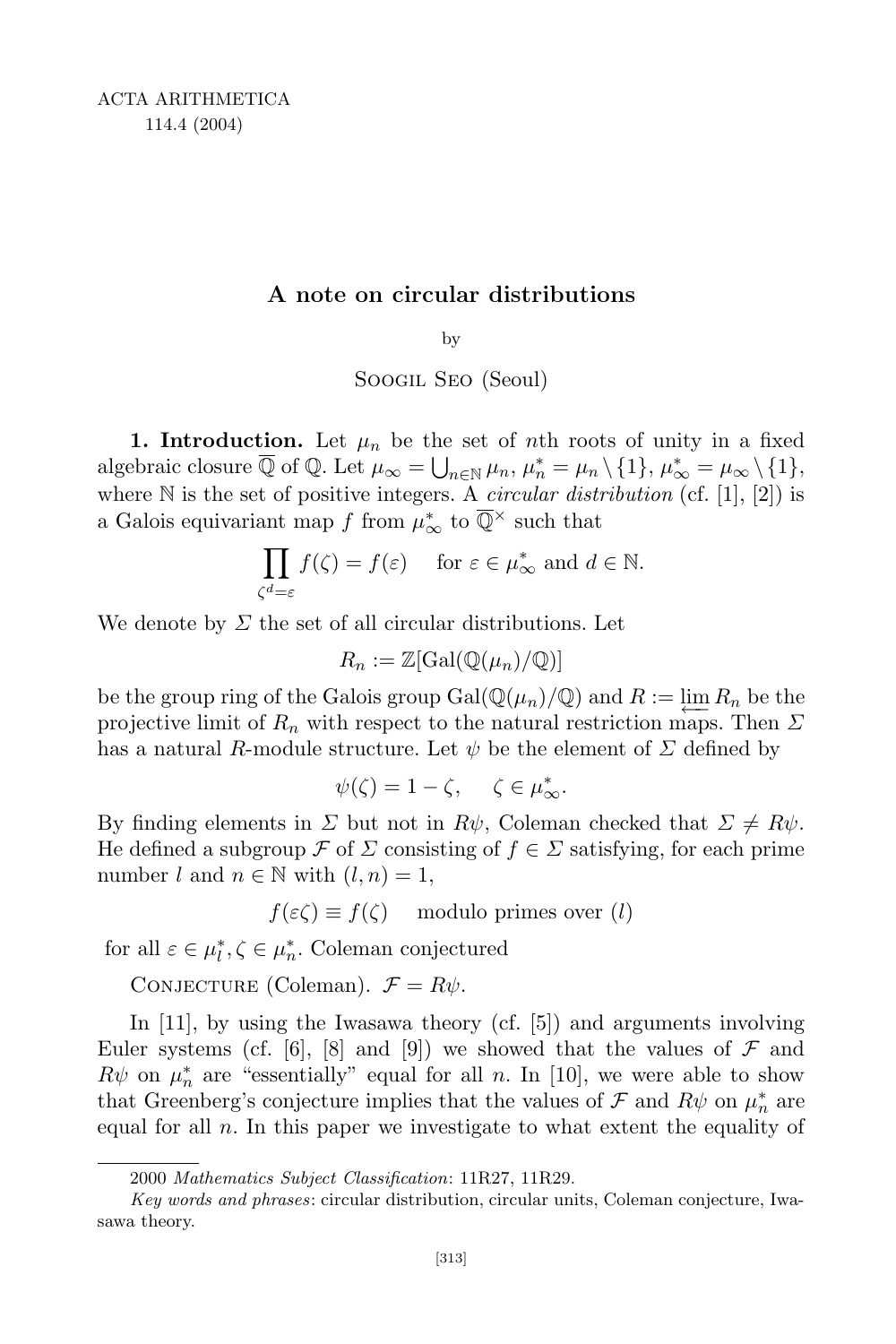values of F and  $R\psi$  implies Coleman's conjecture. Let  $C(n)$  be the group of Sinnott's cyclotomic units in the field  $\mathbb{Q}(\mu_n)$  (cf. [12], [13]),

$$
C(n) := \{(1-\zeta)^r \mid \zeta \in \mu_n, r \in R\}.
$$

Note that the set of values of  $R\psi$  on  $\mu_n^*$  is  $C(n)$ . Hence throughout this paper we will assume that  $\mathcal{F}(\mu_n) = C(n)$  for all n. For each  $n \in \mathbb{N}$ , let  $\zeta_n$ be a primitive *n*th root of unity in  $\mu_n$  such that  $\zeta_{mn}^m = \zeta_n$  for all  $m, n \in \mathbb{N}$ . Let  $D(n)$  be the R-submodule of  $C(n)$  generated by  $1 - \zeta_n$ . We prove

THEOREM A. Let  $f \in \mathcal{F}$ . Then  $f(\zeta_n) \in D(n)$  for all  $n \in \mathbb{N}$ .

We first show that  $\mathcal{F}(\zeta_n)$  is a cyclic  $R_n$ -module. Let  $n = p_1^{e_1} \cdots p_r^{e_r}$ . Let  $E_n$  denote the group of global units of the nth cyclotomic field and  $C_n := C(n) \cap E_n$ . In general  $C_n$  is generated as an R-module by

 $\{1 - \zeta_t \mid t \mid n, t \text{ is divisible by at least two distinct primes}\}$ 

$$
\cup \bigg\{\frac{1-\zeta_{p_i^{e_i}}^{a_i}}{1-\zeta_{p_i^{e_i}}}\,\bigg|\,i=1,\ldots,r\bigg\},
$$

which is a set of cardinality  $\sum_{i=2}^{r} {r \choose i}$  $r_i^r$  +  $r = \sum_{i=1}^r \binom{r_i}{i}$  $\binom{r}{i} = 2^r - 1$ . Then we use a basis for  $C_n$  modulo  $\pm \mu_n$  constructed by M. Conrad (see §2).

In Section 3, we compute the torsion subgroups  $\Sigma_{\text{tor}}$  and  $\mathcal{F}_{\text{tor}}$  of  $\Sigma$  and F respectively. For any set S of square free odd numbers, let  $\delta_S$  be the function on  $\mu^*_{\infty}$  defined by

$$
\delta_S(\zeta_n) = \begin{cases} -1 & \text{if } n \text{ involves only primes in } S, \\ 1 & \text{otherwise.} \end{cases}
$$

Let D be the R-submodule of  $\Sigma$  generated by  $\delta_S$  for all such S. When S is the set of all square free odd numbers, we denote  $\delta_S$  by  $\delta_{\text{odd}}$ . We prove

THEOREM B.  $\Sigma_{\text{tor}} = \mathcal{D}, \mathcal{F}_{\text{tor}} = \langle \delta_{\text{odd}} \rangle.$ 

Acknowledgements. We would like to thank Robert Coleman for his helpful comments and suggestions. We also would like to thank Sung Han Bae for his helpful comments and suggestions on the first draft. Finally, we thank School of Mathematics, KIAS for research support.

2.  $\mathcal{F}(\zeta_n)$  is cyclic. Let  $\widehat{\mathbb{Z}}$  be the profinite group  $\varprojlim(\mathbb{Z}/n\mathbb{Z}) = \prod_p \mathbb{Z}_p$ . Let  $\chi : \text{Gal}(\mathbb{Q}(\mu_\infty)/\mathbb{Q}) \to \text{Aut}(\mu_\infty) = \widehat{\mathbb{Z}}^\times = \prod_p \mathbb{Z}_p^\times$  be the cyclotomic character defined by  $\zeta^{\sigma} = \zeta^{\chi(\sigma)}$  for all  $\zeta \in \mu_{\infty}$ . Recall that

$$
\Sigma := \left\{ f : \mu_{\infty}^* \to \overline{\mathbb{Q}}^{\times} \middle| \begin{array}{c} \bullet \\ \bullet \ \overline{\Pi_{\zeta} d_{\epsilon}} \varepsilon \ f(\zeta) = f(\varepsilon) \text{ for } \varepsilon \in \mu_{\infty}^* \text{ and } d \in \mathbb{N}, \\ \bullet \ \sigma(f(\zeta)) = f(\zeta^{\chi(\sigma)}) \text{ for } \sigma \in \text{Gal}(\mathbb{Q}(\mu_{\infty})/\mathbb{Q}) \end{array} \right\}
$$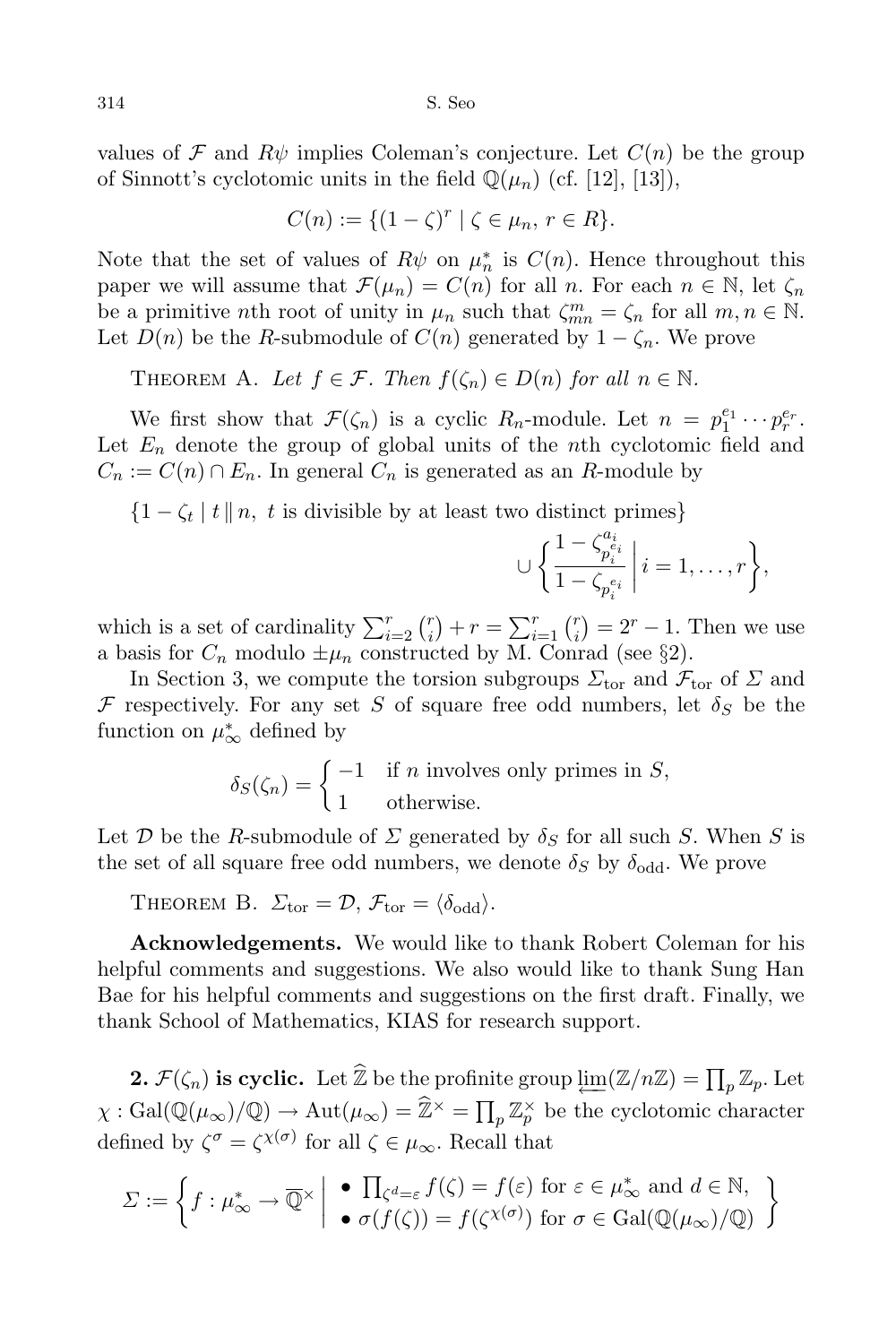and

$$
\mathcal{F} := \left\{ f \in \Sigma \middle| \begin{array}{c} \text{for each prime number } l \text{ and } n \in \mathbb{N} \text{ with } (l, n) = 1, \\ f(\varepsilon \zeta) \equiv f(\zeta) \text{ modulo primes over } (l) \text{ for all } \varepsilon \in \mu_l^*, \zeta \in \mu_n^* \end{array} \right\}.
$$

Let  $\mathcal{F}(\zeta_n) := \{f(\zeta_n) \mid f \in \mathcal{F}\}\$ and  $\mathcal{F}_n := \mathcal{F}(\zeta_n) \cap E_n$ , where  $E_n$  is the group of units in  $\mathbb{Q}(\mu_n)$ . Let  $C(n)$  be the group of circular numbers of the *n*th cyclotomic field  $\mathbb{Q}(\mu_n)$ , as defined above, and  $C_n$  the group of circular units (in the sense of Sinnott [12]),

$$
C_n := C(n) \cap E_n.
$$

It follows from

$$
\frac{\mathcal{F}(\mu_n)}{C(n)} \cong \frac{\mathcal{F}_n}{C_n} \quad \text{ for all } n \in \mathbb{N}
$$

that we can transform results on  $\mathcal{F}(\zeta_n), C(n)$  into those on  $\mathcal{F}_n, C_n$  and vice versa. Furthermore the fact (cf. [10]) that if n is divisible by two distinct primes then  $f(\zeta_n)$  is always a unit allows us to supress the distinction whether  $f(\zeta_n)$  lies in  $C(n)$  or  $C_n$ .

Let  $n = p_1^{e_1} \cdots p_r^{e_r}$ . For each  $p_i$  we choose  $a_i \in \mathbb{N}$  such that  $a_i$  generates  $(\mathbb{Z}/p_i^{e_i}\mathbb{Z})^{\times}$  as a multiplicative group. If  $p_i = 2$  then we assume  $e_i \geq 2$ ,  $(\mathbb{Z}/2^{e_i}\mathbb{Z})^{\times} = \mathbb{Z}/2\mathbb{Z} \times \mathbb{Z}/2^{e_i-2}\mathbb{Z}$  and choose a generator  $a_i$  of  $\mathbb{Z}/2^{e_i-2}\mathbb{Z}$ . Write  $a \parallel b$  when a divides b and a is prime to  $b/a$ . In general,  $C_n$  is generated as an R-module by

 $\{1 - \zeta_t \mid t \mid n, t \text{ is divisible by at least two distinct primes}\}$ 

$$
\cup \bigg\{\frac{1-\zeta_{p_i^{e_i}}^{a_i}}{1-\zeta_{p_i^{e_i}}}\,\bigg|\,i=1,\ldots,r\bigg\},
$$

which is a set of cardinality  $\sum_{i=2}^{r} {r \choose i}$  $\binom{r}{i} + r = \sum_{i=1}^{r} \binom{r}{i}$  $\binom{r}{i} = 2^r - 1$ . Finding a minimal set of generators over  $R$  depends heavily on the prime factors of n (cf. [4]). For instance if  $n = pq$ , p generates  $\mathbb{Z}/q\mathbb{Z}$  and q generates  $\mathbb{Z}/p\mathbb{Z}$ then one sees easily that  $C_{pq} = R(1 - \zeta_{pq}); p = 3, q = 5$  will satisfy this condition. On the other hand,  $C_{55} \neq R(1 - \zeta_{55})$  as  $C_5$  is not contained in  $R(1 - \zeta_{55}).$ 

Now, we want to show that  $\mathcal{F}(\zeta_n)$  is a cyclic  $R_n$ -module generated by  $1 - \zeta_n$ . For  $n \mid m$  we let

$$
s_{m,n} := \left(\sum_{\sigma \in \text{Gal}(\mathbb{Q}(\mu_m)/\mathbb{Q}(\mu_n))} \sigma\right) \in R_m
$$

and denote the norm map from  $\mathbb{Q}(\mu_m)$  to  $\mathbb{Q}(\mu_n)$  by  $N_{m,n}$ .

For motivation, let us consider the case  $n = p^r q$  where p and q are distinct primes. For  $f \in \mathcal{F}$ , if  $f(\zeta_{p^r q}) \in C(p^r q)$  then it follows from the formula

$$
(1-\zeta_{p^r}\zeta_q)^{s_{p^rq,p^{r-1}q}}=(1-\zeta_{p^{r-1}}\zeta_q^p)
$$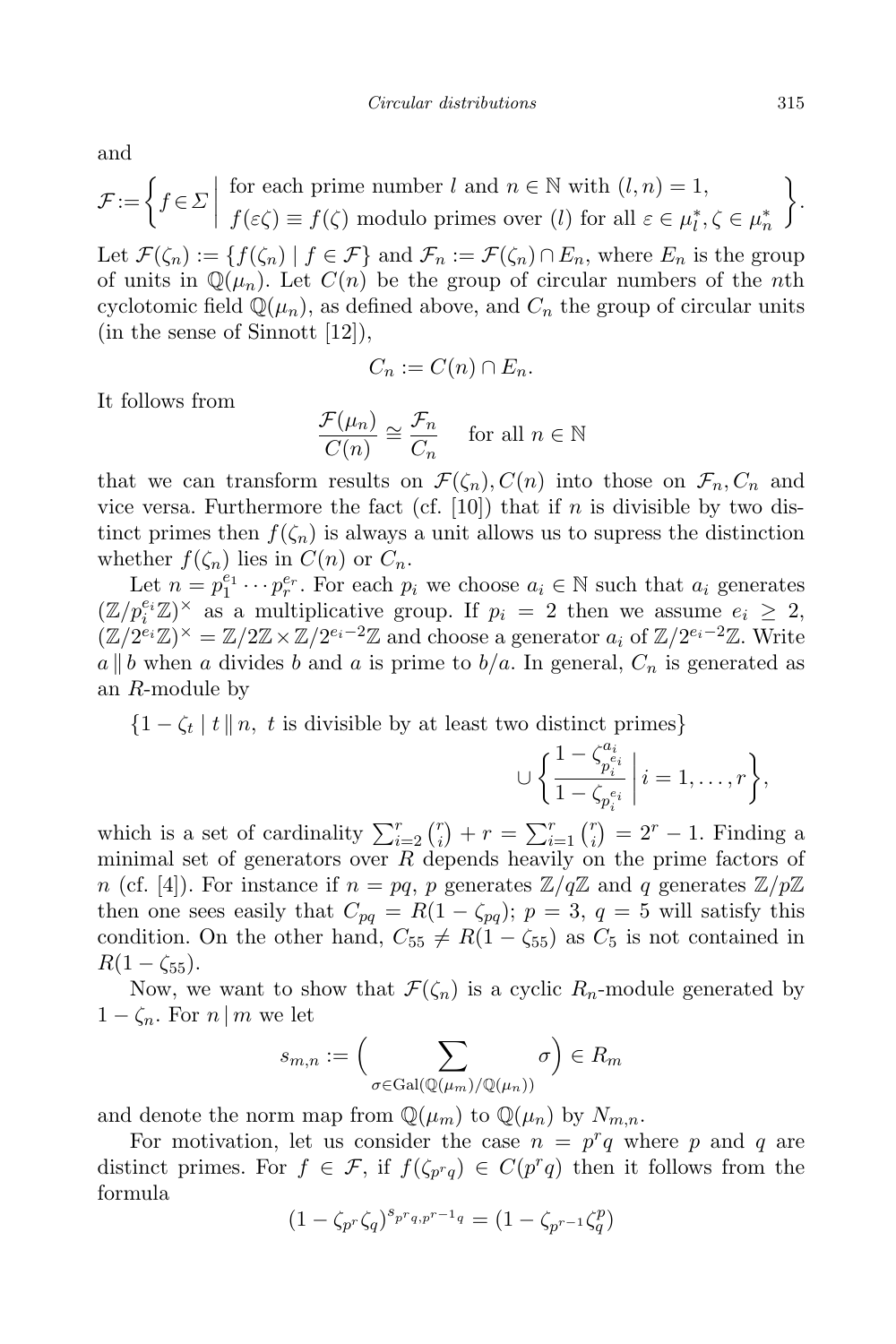that  $f(\zeta_{p^r}\zeta_q^{p^{-(r-1)}})$  can be expressed in the following form:

(1) 
$$
f(\zeta_{p^r}\zeta_q^{p^{-(r-1)}}) = (1 - \zeta_{p^r}\zeta_q^{p^{-(r-1)}})^{a_r}(1 - \zeta_{p^r})^{b_r}(1 - \zeta_q)^{c_r},
$$

for some  $a_r, b_r, c_r \in R_{p^r q}$ . The product condition

$$
\prod_{\zeta^d=\varepsilon} f(\zeta) = f(\varepsilon)
$$

for  $\varepsilon \in \mu_{\infty}$  and  $d \in \mathbb{N}$  is known to be equivalent to the following conditions (see Section 2 of  $[10]$ ):

• For any prime number l and square free integer r with  $(r, l) = 1$ ,

$$
N_{lr,r}f(\zeta_l\zeta_r)=f(\zeta_r)^{\operatorname{Fr}_l-1} \quad \text{ if } r\neq 1.
$$

• For  $n-i \geq 1$ ,

$$
N_{l^{n}r,l^{n-1}r}f(\zeta_{l^{n}}\zeta_{r}^{i})=f(\zeta_{l^{n-i}}\zeta_{r}^{l}).
$$

Here Fr<sub>p</sub> is Frobenius at p. It then follows from  $N_{p^r q, pq} f(\zeta_{p^r} \zeta_q^{p^{-(r-1)}})$  $f(\zeta_p \zeta_q)$  and (1) that

$$
(1 - \zeta_p \zeta_q)^{a_r} (1 - \zeta_p)^{b_r} ((1 - \zeta_q)^{c_r})^{p^{r-1}} = (1 - \zeta_p \zeta_q)^{a_1} (1 - \zeta_p)^{b_1} (1 - \zeta_q)^{c_1}
$$

for all  $n \geq 1$ . Even if the exponent  $p^{r-1}$  in the last term on the left hand side is large, it may be compensated for by the first term as

 $(1 - \zeta_{pq})^{s_{pq,q}} = (1 - \zeta_q)^{\text{Fr}_p - 1}.$ 

This problem occurs because  $(1 - \zeta_{p^r q})^{R_{p^r q}}$  and  $(1 - \zeta_q)^{R_q}$  are not necessarily linearly disjoint over Z,

$$
1 \neq (1 - \zeta_{p^r q})^{s(p^r q, q) R_{p^r q}} = (1 - \zeta_q)^{(\text{Fr}_p - 1) R_q} \subset (1 - \zeta_{p^r q})^{R_{p^r q}} \cap (1 - \zeta_q)^{R_q}.
$$

With this regard, the expression of (1) seems to be possible without  $(1-\zeta_q)^{c_r}$ equaling 1. We will show this is not the case.

We mention here that the study of inverse limits of circular units was considered in a long and interesting paper [7] of Kuz'min. In the first section of [7], Kuz'min finds a set of generators for  $\overline{P}_{\infty}$ , the inverse limit of  $\overline{P}_n$ , the circular units modulo roots of unity over the cyclotomic  $\mathbb{Z}_p$  extension. He presents  $\overline{P}_n$  as a product of  $D_n$  and  $P_{-1}$  in order to obtain the inverse limit of  $\overline{P}_n$  as that of  $D_n$ . We show that the inverse limit of  $\overline{P}_n$  can be obtained only in terms of  $D_n$  independently of  $P_{-1}$  using a nice basis found by Conrad. This basis behaves well with respect to the norm maps in the cyclotomic  $\mathbb{Z}_p$  extension.

Conrad constructed a basis  $B_n$  for the group of cyclotomic units (modulo  $\pm \mu_n$ ) of the *n*th cyclotomic field. (The "modulo  $\pm \mu_n$ " does not concern us since  $-\zeta_n = (1 - \zeta_n)^{1-\tau}$  for the complex conjugation  $\tau$ .) The *relative circular*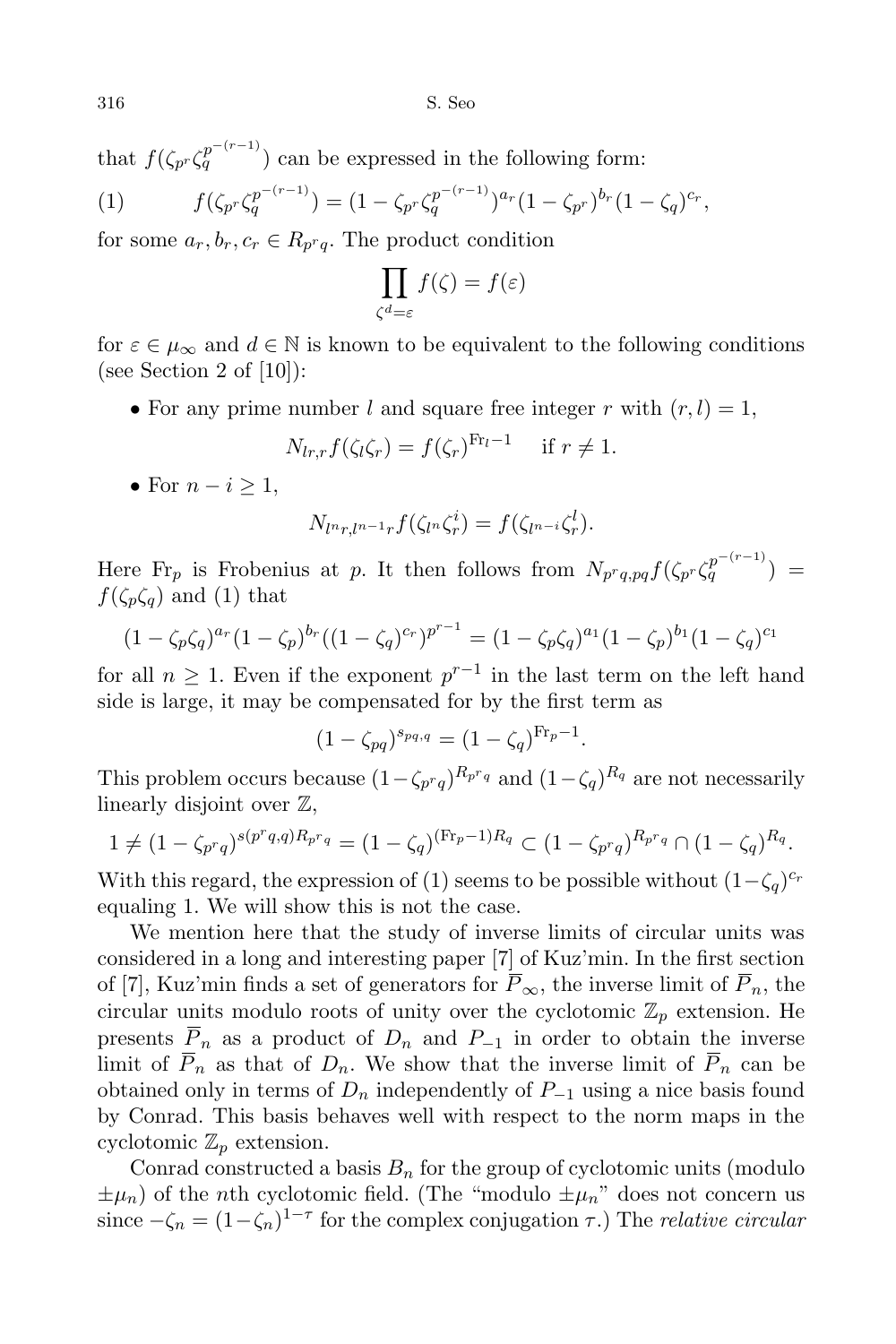units  $\widehat{C}_n$  are defined to be the group

$$
\frac{C_n}{\pm \mu_n \prod_{d|n, d \neq n} C_d}.
$$

THEOREM 2.1. If  $B_d \subset C_d$  maps to a basis of  $C_d$  for  $d | n$  then  $B_n = \bigsqcup_{d \mid n} \widehat{B}_d$  maps to a basis of  $C_n/(\pm \mu_n)$ .  $_{d|n}$   $B_d$  maps to a basis of  $C_n/(\pm \mu_n)$ .

*Proof.* See Theorem 5.3 of [3].  $\blacksquare$ 

Indeed, Conrad constructed a basis  $B_n = \bigcup_{d|n} \widehat{B}_d$  of  $C_n$  so that  $\widehat{B}_d$ induces a basis for the group of relative cyclotomic units  $C_d$  ([3, pp. 13, 14]). In what follows by  $B_d \subset C_d$  we denote a subset of  $C_d$  which maps to a basis of  $C_d$ . Let  $D(n)$  be the cyclic  $R_n$ -module generated by  $1 - \zeta_n$  and  $D_n$ be the units in  $D(n)$ ,

$$
D(n) := (1 - \zeta_n)^{R_n} = \{(1 - \zeta_n)^{r_n} \mid r_n \in R_n\}, \quad D_n := D(n) \cap E_n.
$$

Note that  $D(n) = D_n$  if n is divisible by two distinct primes. Let  $n =$  $p_1^{e_1} \cdots p_r^{e_r}$ . It follows from the observation

$$
D(p_1^{a_1} \cdots p_r^{a_r}) \subset D(p_1^{b_1} \cdots p_r^{b_r}) \quad \text{ for } 1 \le a_i \le b_i
$$

that  $C_n = \prod_{d||n} D_d$ . It also follows that

$$
\widehat{C}_n = \frac{\prod_{a||n} D_a}{\prod_{d|n, d \neq n} \prod_{b||d} D_b} \approx \frac{D_n}{\prod_{n'|n, p_1 \cdots p_r|n'} D_{n'}}.
$$

From this we are led to the following

LEMMA 2.2. Let  $b \in \widehat{B}_n$ . Then we can write  $b = (1 - \zeta_n)^{r_n}$  for some  $r_n \in R_n$ .

Let  $\langle B_d \rangle$  denote the group generated by  $B_d$ .

LEMMA 2.3.  $N_{p^wf, p^vf}(\langle B_{p^wf} \rangle) = \langle B_{p^vf} \rangle$  for  $1 \le v \le w$ .

*Proof.* The norm map  $N_{p^w f, p^v f}$  induces a surjective map from  $C_{p^w f}$  to  $C_{p^vf}\colon$ 

$$
D_{p^{w} f} \xrightarrow{N_{p^{w} f, p^{v} f}} D_{p^{v} f} \longrightarrow 0
$$
  
\n
$$
\downarrow \qquad \qquad \downarrow
$$
  
\n
$$
\widehat{C}_{p^{w} f} \xrightarrow{N_{p^{w} f, p^{v} f}} \widehat{C}_{p^{v} f} \longrightarrow 0.
$$

THEOREM 2.4 (= Theorem A). Let  $f \in \mathcal{F}$ . Then  $f(\zeta_n) \in C(n)$  if and only if  $f(\zeta_n) = (1 - \zeta_n)^{r_n}$  for some  $r_n \in R_n$ .

Proof. The "if" direction is clear, now we take care of the "only if" direction. If  $n$  is a prime power then it follows immediately from the hypotheses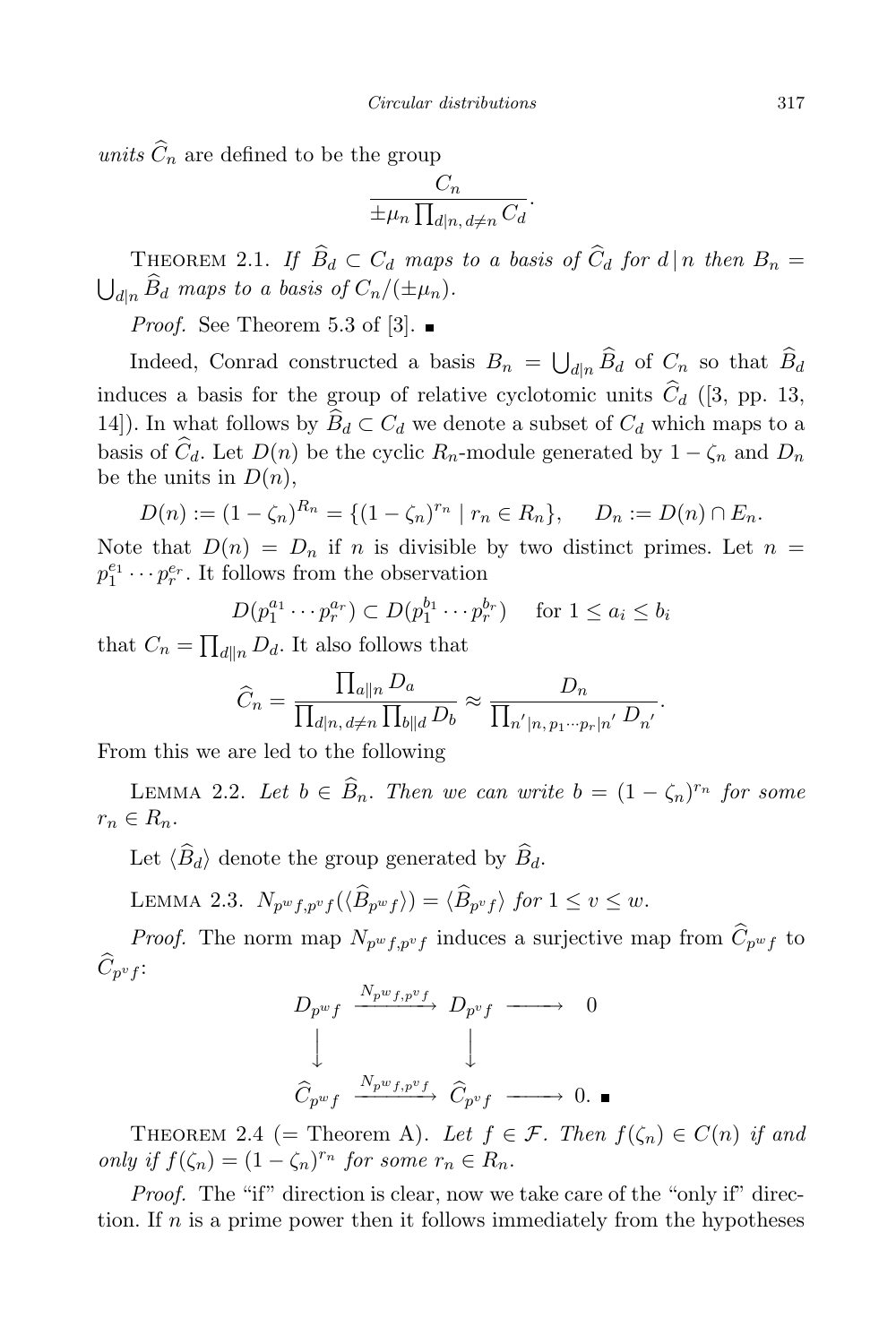that  $f(\zeta_n) = (1 - \zeta_n)^{r_n}$ . Now suppose *n* is divisible by two distinct primes. We know that in this case  $f(\zeta_n)$  is a unit and hence  $f(\zeta_n)$  lies in the group of circular units,  $C_n$ . Let  $n = p_1^{e_1} \cdots p_r^{e_r}$ . Let  $f(\zeta_n) = \prod_{n'|n} G(n') \mod \pm \mu_n$ for some  $G(n') \in \langle B_{n'} \rangle$ . We claim that all the  $G(n')$  terms with  $p_1 \cdots p_r \nmid n'$ are trivial. Suppose  $p \mid n$  and write

$$
f(\zeta_n) = \prod_{p \mid a \mid n} G(a) \prod_{p \nmid b \mid n} G(b) \bmod \pm \mu_n.
$$

Suppose  $w \in \mathbb{N}$  and write

$$
f(\zeta_{np^w}) = \prod_{i=1}^{w+e_1} \prod_{d|\frac{n}{p^{e_1}}} G'(p^i d) \prod_{p \nmid b} G'(b) \bmod \pm \mu_{np^w}.
$$

Applying  $N_{np^w,n}$  and using Lemma 2.3 we see that

$$
f(\zeta_n) = \prod_{p|a} G''(a) \Big(\prod_{p\nmid b} G'(b)\Big)^{p^w} \text{ mod } \pm \mu_n,
$$

for some  $G''(a) \in \langle \widehat{B}_a \rangle$ . From this and Theorem 2.1 it follows that  $\prod_{p \nmid b \mid n} G(b)$  $\in \pm \mu_n$ . Thus our claim is proved and hence

$$
f(\zeta_n) = \prod G(n'),
$$

where the product is taken over  $n' | n$  where  $p_1 \cdots p_r | n'$ . It then follows from Lemma 2.2 and the facts that

$$
G(n') \in \langle \widehat{B}_n \rangle \quad \text{ for all } n' \text{ with } p_2 \cdots p_r \mid n'
$$

and that  $\pm \mu_n \subset D_n$  that

 $f(\zeta_n) = (1 - \zeta_n)^{r_n}$  for some  $r_n \in R_n$ .

Let  $\mathcal{A}_n$  be the annihilator of  $D_n$  in  $R_n$ ,

$$
\mathcal{A}_n := \{ r_n \in R_n \mid u^{r_n} = 1 \text{ for all } u \in D_n \}.
$$

One can obtain a well defined restriction map  $res_{p^ma,p^na}$  from  $\mathcal{A}_{p^ma}$  into  $\mathcal{A}_{p^na}$  $(m \ge n \ge 1)$  using the norm maps  $N_{p^m a, p^n a}$ ; then  ${\rm res}_{p^m a, p^n a} \mathcal{A}_{p^m a} \subset \mathcal{A}_{p^n a}$ and hence we have a well defined map

 $res_{p^ma,p^na}: R_{p^ma}/\mathcal{A}_{p^ma} \rightarrow R_{p^na}/\mathcal{A}_{p^na}.$ 

From Theorem 2.4 we have

COROLLARY 2.5. Let  $f \in \mathcal{F}$ . Then  $f(\zeta_{p^n a}) \in C_{p^n a}$  if and only if  $f(\zeta_{p^n a})$  $= (1 - \zeta_{p^n a})^{r_{p^n a}}$  for some  $(r_{p^n a}) \in \underleftarrow{\lim} (R_{p^n a}/A_{p^n a})$ .

By taking inverse limits with respect to the restriction maps the short exact sequence,

$$
1 \to \mathcal{A}_{p^n a} \to R_{p^n a} \to R_{p^n a} / \mathcal{A}_{p^n a} \to 1
$$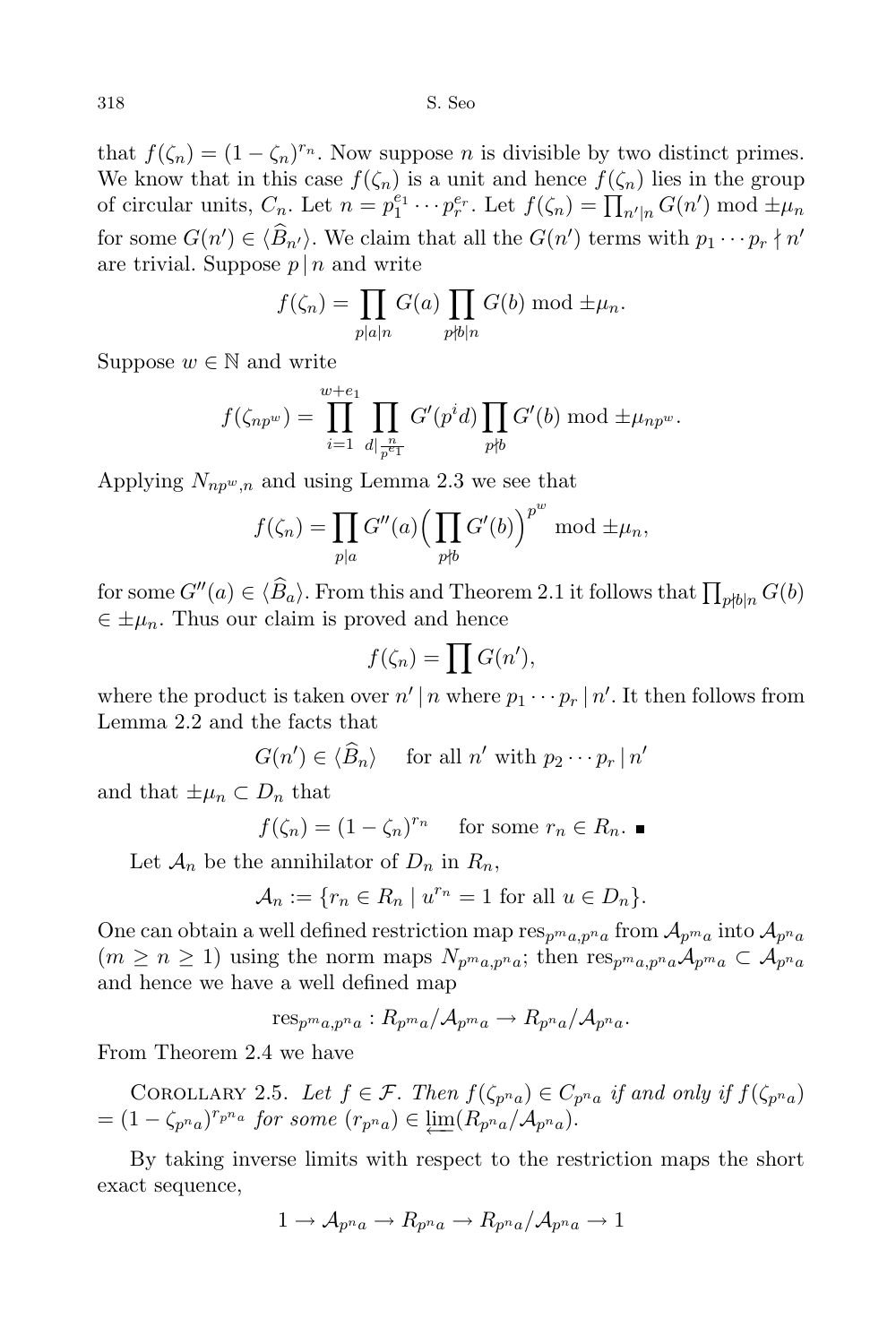produces the left short exact sequence

$$
1 \to \varprojlim \mathcal{A}_{p^n a} \to \varprojlim R_{p^n a} \to \varprojlim R_{p^n a} / \mathcal{A}_{p^n a}.
$$

In general  $\mathcal{A}_{\infty} := \varprojlim \mathcal{A}_{p^n a}$  is not zero. When  $a = 1$ , we have  $\mathcal{A}_{\infty} \neq 1$  for all prime *n* and prime p and

$$
1 \to \varprojlim \mathcal{A}_{p^n} \to \varprojlim R_{p^n} \to \varprojlim R_{p^n} / \mathcal{A}_{p^n} \to 1.
$$

This implies that in Corollary 2.5 we can lift elements  $(r_{p^n}) \in \varprojlim(R_{p^n}/A_{p^n})$ <br>to  $(r_{\infty}) \in \varprojlim R_{\infty}$ . We refer to [10] for the details to  $(r_{p^n}) \in \varprojlim R_{p^n}$ . We refer to [10] for the details.

**3.**  $\Sigma_{\text{tor}}$  and  $\mathcal{F}_{\text{tor}}$ . In this section, we will compute the torsion subgroups  $\Sigma_{\text{tor}}$ ,  $\mathcal{F}_{\text{tor}}$  of  $\Sigma$  and  $\mathcal F$  respectively. We begin by considering interesting examples found by Coleman. For any set S of square free odd numbers, let  $\delta_S$ be the function on  $\mu^*_{\infty}$  defined by

$$
\delta_S(\zeta_n) = \begin{cases}\n-1 & \text{if } n \text{ involves only primes in } S, \\
1 & \text{otherwise.} \n\end{cases}
$$

Then one can easily check that  $\delta_S \in \Sigma \setminus \mathcal{F}$  and  $\delta_S^2 = 1$ . Conversely, we can characterize Coleman's examples to be those  $f \in \Sigma$  such that  $f^2 = 1$ . Indeed suppose that  $f \in \Sigma$ ,  $f^2 = 1$ . Thus  $f(\zeta_n) = \pm 1$  for any  $\zeta_n \in \mu^*_{\infty}$ . We take

$$
S = \{m \mid m \text{ is square free and } f(\zeta_m) = -1\}.
$$

If S is an empty set then  $f = 1$  from the definition of the circular distribution. Let  $n \in S$  and  $n = p_1 \cdots p_r$ . If n is even, say  $p_1 = 2$ , then f does not satisfy the axiomatic definition of circular distribution: Let  $w = p_1^2 p_2 \cdots p_r, v = p_1 \cdots p_r.$  Then

$$
1 = (-1)^{2} = N_{w,v} f(\zeta_{w}) = f(\zeta_{v}) = -1.
$$

Hence the set S consists of odd numbers. We now claim that  $f = \delta_S$ . By the definition of  $\delta_S$  and the distributive property of f we have

$$
f(\zeta_n) = \delta_S(\zeta_n) = \begin{cases} -1 & \text{if } n = q_1^{e_1} \cdots q_g^{e_g} \text{ with } e_i \ge 1 \text{ for } 1 \le i \le r \\ & \text{and } q_1 \cdots q_g \in S, \\ 1 & \text{otherwise.} \end{cases}
$$

This shows that  $f = \delta_S$ . Let  $\mathcal D$  be the R-submodule of  $\Sigma$  generated by  $\delta_S$ for all such S. We obtain the following

LEMMA 3.1 (Coleman). D is the submodule of  $\Sigma$  consisting of all elements f such that  $f^2 = 1$ .

The above lemma provides us the subgroup  $\mathcal D$  of 2-torsions of  $\Sigma$ . First we will show that D is the torsion subgroup of  $\Sigma$ . We fix some notations. Let  $\{p_1, \ldots, p_r\}$  be a set of (temporarily fixed) distinct primes and  $P := p_1 \cdots p_r$ .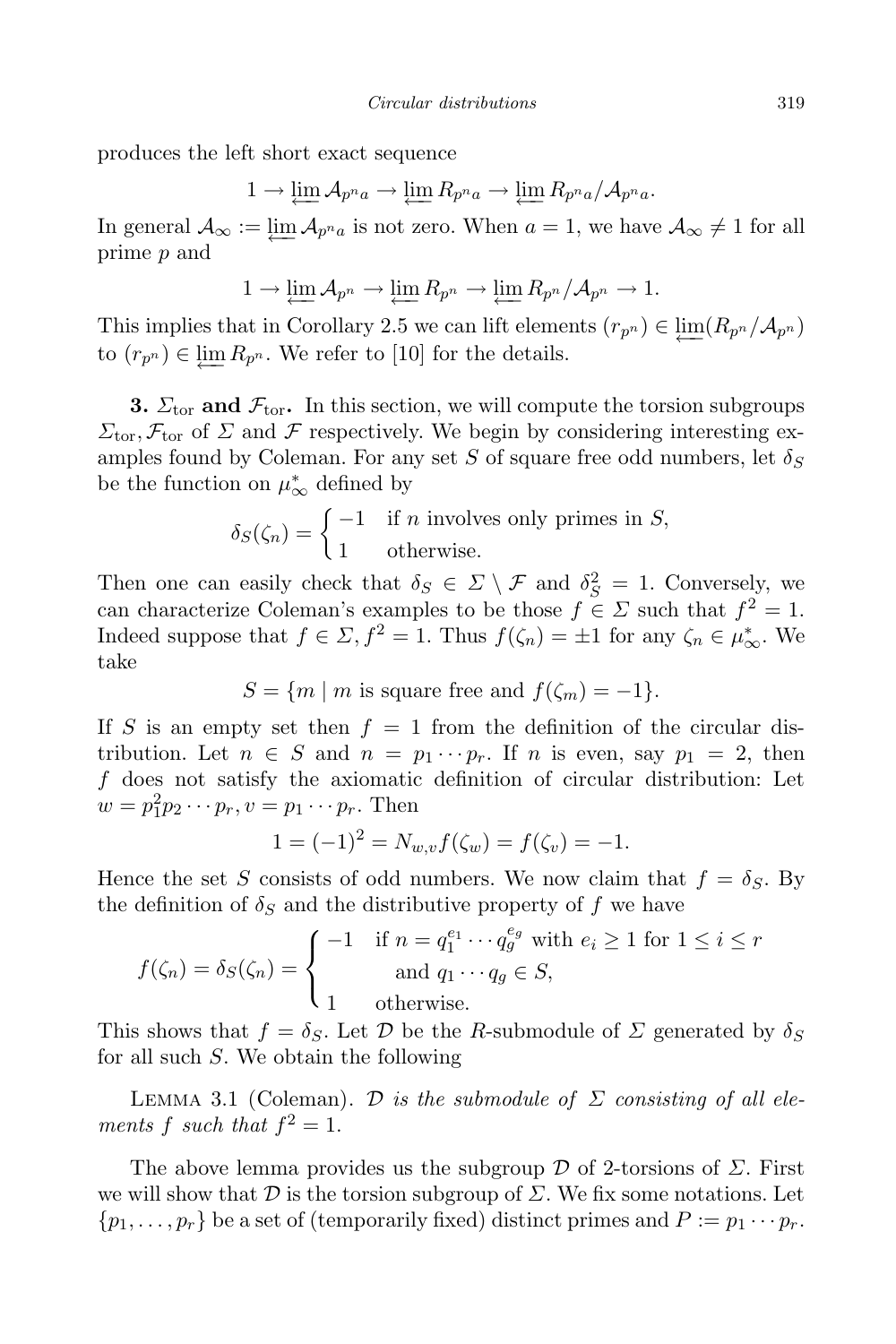Let  $X = X(P)$  denote the set of all numbers divisible only by P,

 $X := \{p_1^{c_1} \cdots p_r^{c_r} \mid c_i \ge 1 \text{ for all } i = 1, \ldots, r\}.$ 

Let

 $X_i := \{ p_1 \cdots p_i^{c_i} \cdots p_r \mid c_i \geq 1 \} \subset X.$ 

For any subset T of N and  $f \in \Sigma$ , let

$$
T(f) := \{ f(\zeta_t) \mid t \in T \subset \mathbb{N} \}
$$

and let  $\mathbb{Q}(T(f)) := \mathbb{Q}(\alpha \mid \alpha \in T(f))$ . For each  $m \geq n$ , we write  $d_n^m(f) := [\mathbb{Q}(f(\zeta_m)) : \mathbb{Q}(f(\zeta_n))] \in \mathbb{N}, \quad d^T(f) := [\mathbb{Q}(T(f)) : \mathbb{Q}] \in \mathbb{N} \cup \{\infty\}.$ We start with the following

PROPOSITION 3.2. Suppose that  $f \in \Sigma$ . Then  $X(f)$  is contained in  $\{\pm 1\}$ if and only if  $d^X(f)$  is finite. Moreover  $X_i(f)$  is not contained in  $\pm \mu_{P/p_i}$  if and only if  $d_{P_{p_i}^{n}}^{P_{p_i^{n+1}}}(f)$  is equal to  $p_i$  for all sufficiently large n.

*Proof.* Suppose that  $d^{X}(f)$  is finite. Then there are positive integers  $e_1, \ldots, e_r$  such that  $\mathbb{Q}(X(f)) \subset \mathbb{Q}(\mu_{p_1^{e_1} \cdots p_r^{e_r}})$ . For any s and  $n_j > e_j$  such that  $s \equiv 1 \mod p_j^{n_j}$  for  $j = 1, ..., i$  $f_j^{n_j}$  for  $j = 1, ..., i - 1, i + 1, ..., r$ , we have  $f(\zeta_a) =$  $N_{p_i^s a,a} f(\zeta_{p_i^s a}) = f(\zeta_{p_i^s a})^{p_i^s}$  where  $a = p_1^{n_1} \cdots p_r^{n_r}$ . As s can be made arbitrarily large, it follows that  $f(\zeta_a) \in \pm \mu_{a/p_i^{n_i}}$  and hence

$$
f(\zeta_a) \in \bigcap_{i=1,\ldots,r} \pm \mu_{a/p_i^{n_i}} \subset \{\pm 1\}.
$$

By the norm coherence property, we conclude  $X(f) \subset \{\pm 1\}$ . Conversely, if  $X(f) \subset \{\pm 1\}$  then clearly  $d^X(f)$  is finite.

If  $d_{P_{p_i^n}^{n+1}}^{P_{p_i^n}^{n+1}}(f)$  is equal to  $p_i$  for all sufficiently large *n* then  $X_i(f)$  is not contained in any finite set and hence not contained in  $\pm \mu_{P/p_i}$ . To prove necessity suppose that  $d_{P_{p_i^n}}^{P_{p_i^{n+1}}}(f) \neq p$  for infinitely many n. Then there are infinite sequences of numbers,  $n_1 < n_2 < \cdots$ , and  $s_1 < s_2 < \cdots$ , such that  $d_{p_{i}n_{j}}^{Pp_{i}^{n_{j+1}}}$  $P_{p_i^{n_j}}^{i_{p_i^{n_j}}}$  (f) = 1,  $s_k \equiv 1 \mod p_g$  for  $g = 1, ..., i-1, i+1, ..., r$  and  $s_{k-1} < n_k < s_k$ . It follows from

$$
f(\zeta_{P p_i^{s_k}}) = (N_{P p_i^{n_{k+1}}, P p_i^{s_k}} N_{P p_i^{s_{k+1}}, P p_i^{n_{k+1}+1}} f(\zeta_{P p_i^{s_{k+1}}}))^p
$$

that

$$
f(\zeta_{P p_i^{s_1}})
$$
  
=  $N_{P p_i^{s_t}, P p_i^{s_1}} f(\zeta_{P p_i^{s_t}}) = \prod_{k=2,3,\dots,t} (N_{P p_i^{n_k}, P p_i^{s_{k-1}}} N_{P p_i^{s_k}, P p_i^{n_k+1}} f(\zeta_{P p_i^{s_t}}))^{p_i^{t_i}}$ .

This leads to the conclusion that  $X_i(f) \subset \pm \mu_{P/p_i}$ .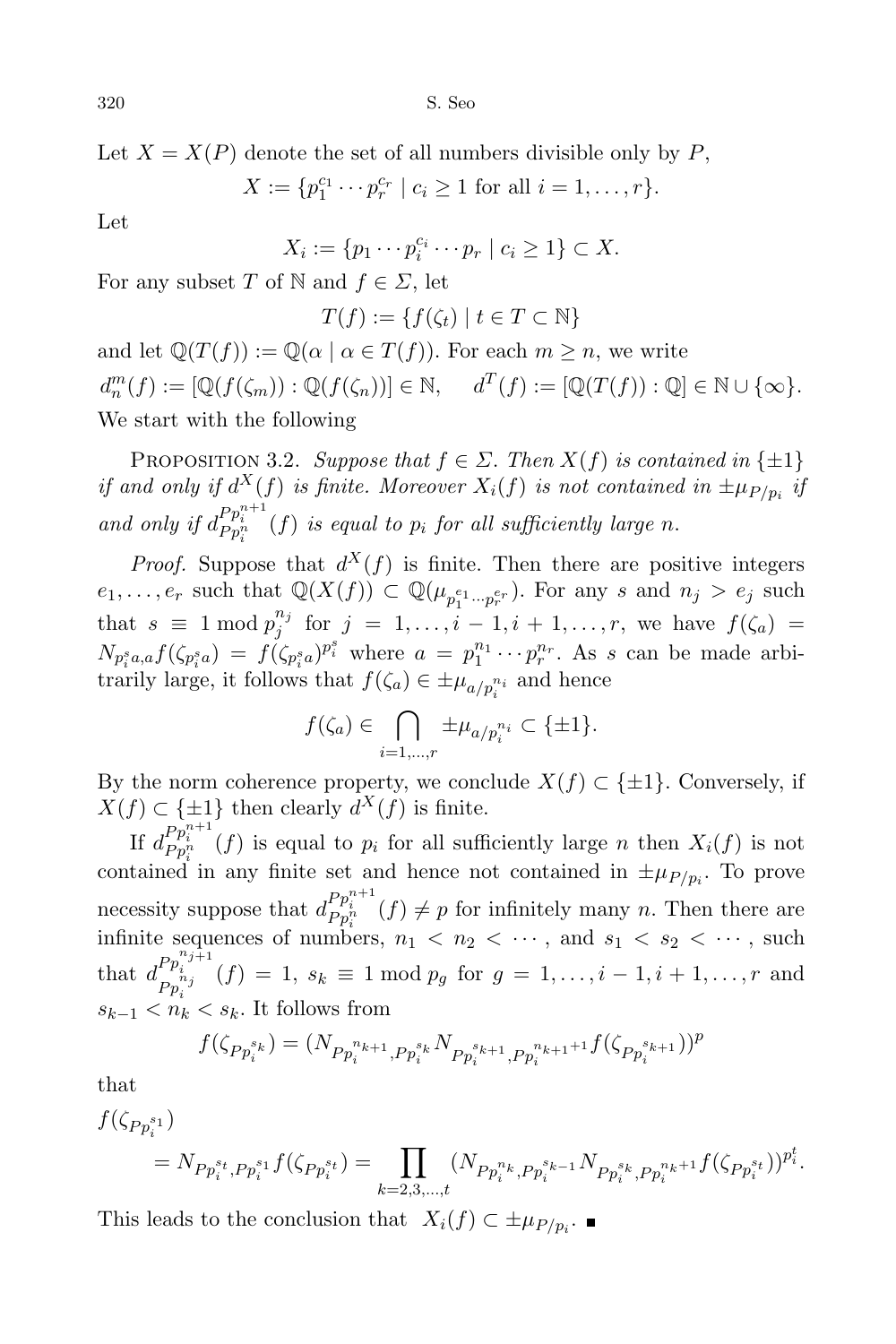In the following corollary we assume that  $P$  is prime.

COROLLARY 3.3. Let  $P = p$  be prime. Suppose  $f \in \mathcal{F}$ . Then  $d^X(f) \notin$  $\{\pm 1\}$  if and only if  $d^X(f) = \infty$ . Moreover, in this case  $d_{p^n}^{p^{n+1}}(f) = p$  for all sufficiently large n.

*Proof.* This follows immediately from Proposition 3.2.  $\blacksquare$ 

COROLLARY 3.4.  $\Sigma_{\text{tor}} = \mathcal{D}$ .

*Proof.* Apply Lemma 3.1 and Proposition 3.2.

The following example which is contained in Coleman's examples of D was suggested to us by Bae.

Example.

$$
\delta_{\text{odd}}(\zeta_n) = \begin{cases} -1 & \text{if } n \text{ is odd,} \\ 1 & \text{otherwise.} \end{cases}
$$

Then  $\delta_{odd} \in \mathcal{F}$ . We will show that it generates the torsion subgroup  $\mathcal{F}_{\text{tor}}$ of F.

THEOREM 3.5 (= Theorem B).  $\mathcal{F}_{\text{tor}} = \{1, \delta_{\text{odd}}\}.$ 

*Proof.* By Corollary 3.4,  $\mathcal{F}_{\text{tor}}$  is contained in  $\mathcal{D}, \mathcal{F}_{\text{tor}} \subset \Sigma_{\text{tor}} = \mathcal{D}$ . Suppose that  $1 \neq f \in \mathcal{D} \cap \mathcal{F}$ . Thus  $f = \delta_S$  for some nonempty set S. We claim that  $f = \delta_{odd}$ . Let  $n \in S$  and  $n = p_1 \cdots p_r$ . Let  $t \neq n$  be a square free odd number. Let q be a prime such that  $(q, n) = 1, q | t$ . It follows from the congruence conditions of  $\mathcal F$  that

$$
-1 = f(\zeta_{p_1 \cdots p_r}) \equiv f(\zeta_{qp_1 \cdots p_r}) \quad \text{modulo primes over } q.
$$

Since q is an odd prime we have  $f(\zeta_{qp_1\cdots p_r}) = -1$ . In this way one can easily arrive at  $f(\zeta_t) = -1$ . It follows from the norm coherence property that  $f(\zeta_s) = -1$  for all odd numbers s as we wanted to show.

We will show elsewhere that  $\delta_{odd}$  can be written in the form  $\delta_{odd}(\zeta_n)$  =  $(1 - \zeta_n)^{r_n}$  for all n, but is not contained in  $R\psi$ . We are led to the question, an affirmative answer to which would be a slight modification of Coleman's original conjecture on the circular distributions:

Does  $\mathcal F$  equal  $R\psi \oplus \mathcal F_{\rm tor}$ ?

## References

- [1] R. Coleman, Division values in local fields, Invent. Math. 53 (1979), 91–116.
- $[2] \quad -$ , On an Archimedean characterization of the circular units, J. Reine Angew. Math. 356 (1985), 161–173.
- [3] M. Conrad, Construction of bases for the group of cyclotomic units, J. Number Theory 81 (2000), 1–15.